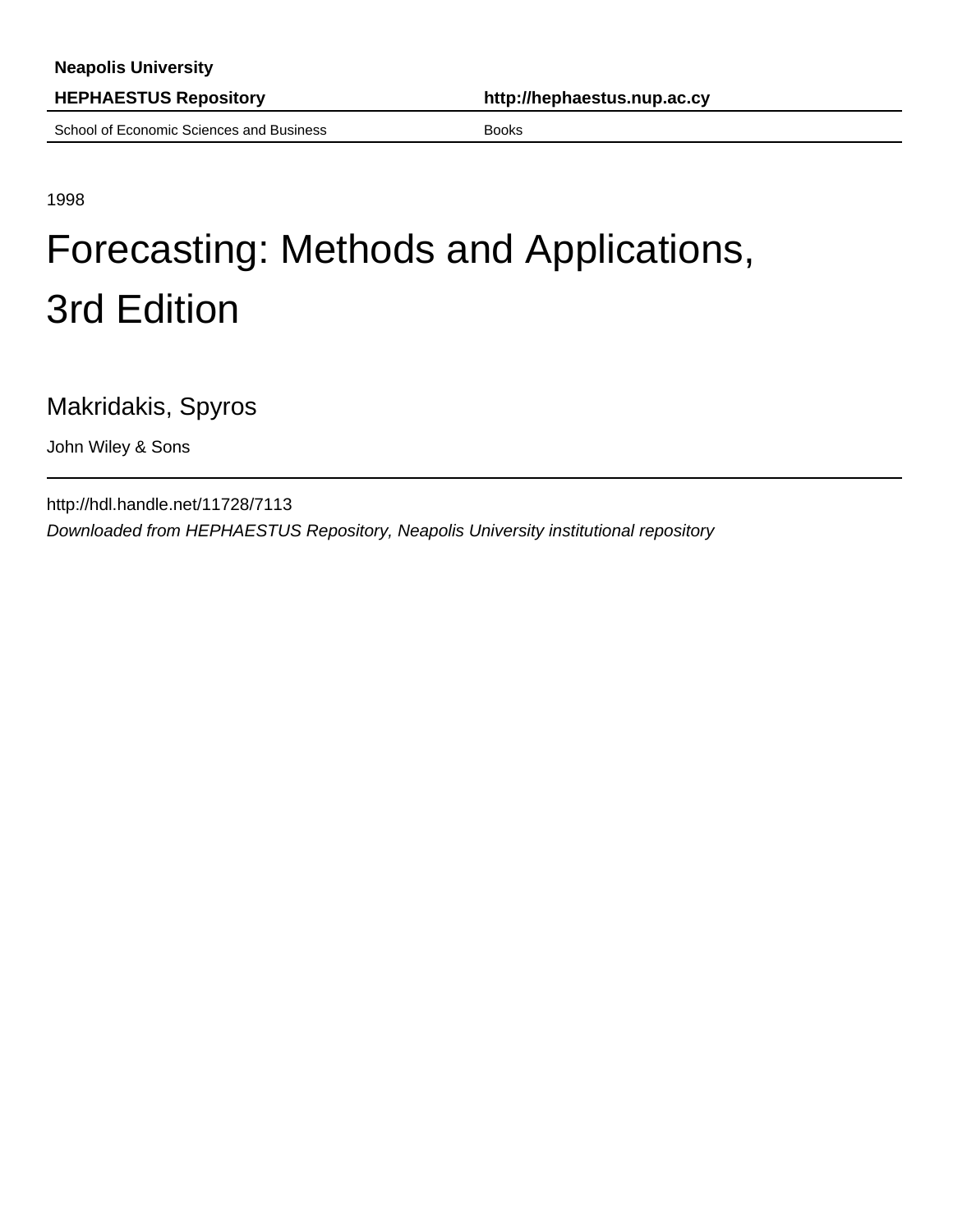## Preface

In preparing the manuscript for the third edition of Forecasting: methods and applications, one of our primary goals has been to make the book as complete and thorough as possible in order that it might best meet its intended objectives. The same set of principles has guided us in preparing this instructors manual. Our intent has been not only to provide solutions to the exercises but to go beyond and suggest several other types of teaching materials and suggestions to help those who teach forecasting. We hope that you will find that this manual delivers on those objectives.

The instructors manual is in four parts. To avoid confusion with the chapters in the textbook, we will refer to these as Parts A through D. When the word Chapter is used, it refers to that chapter in the text itself.

Part A is aimed at providing different course outlines for a number of different settings in which the text has been used. These range from short executive seminars to subsegments of a required college course to full-length courses at the graduate level on the subject of forecasting.

In Part B, we have provided some teaching suggestions as to how we would teach a course based on the book.

When teaching, we always use a range of additional teaching materials as complements to the text. In Part C, we discuss the use of case studies and provide suggestions for projects and exam questions. There use will depend on the overall structure, teaching style and design selected for the course.

Part D provides solutions to the end-of-chapter exercises. We have provided solutions that can be used in teaching the course rather than just for grading student work. We hope the graphs, tables and descriptions will be useful in preparing overhead transparencies or handouts for students.

We have long found it useful to teach forecasting using a computer package for the computational aspects of the subject. We have chosen in this edition not to emphasize a particular package but to comment on the facilities available in a range of packages (see Appendix I of the text). It is important to have a package that the students can

iii